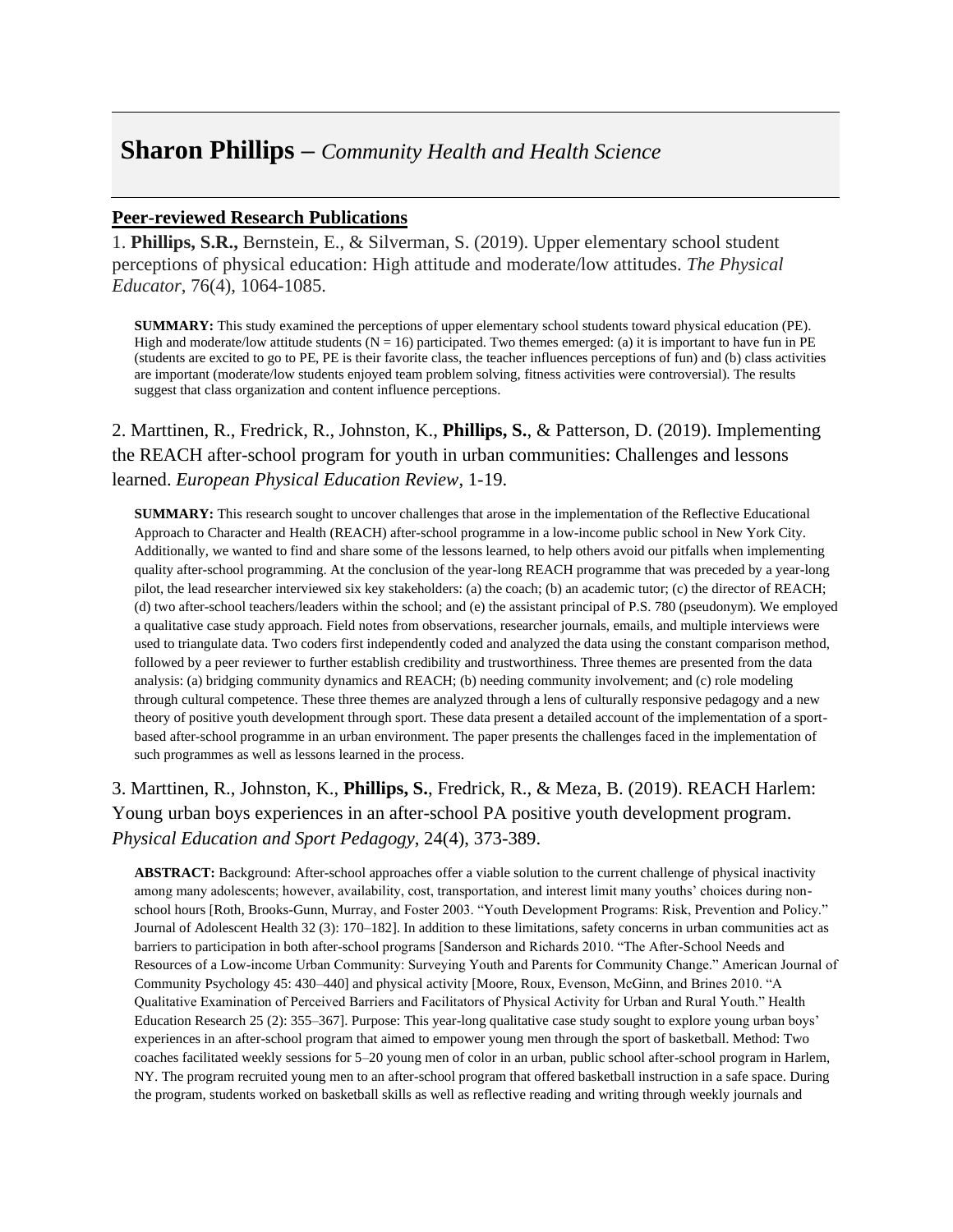immersive conversations that revolved around weekly themes such as sportsmanship, culture, power, and communication. At the conclusion of the study seven boys aged 10–14 agreed to be interviewed about their experiences in the REACH program. Sources of data include journals, interviews, and observations. These data were coded by two independent coders, peer reviewed by a third researcher and analyzed using the constant comparative method. Findings: Theme one: Shooting guns (violence) is a barrier to shooting hoops at local courts. Analysis of the data highlighted violence as an always-present barrier to playing basketball, specifically, and physical activity, generally speaking. Theme two: Future plans, the NBA. The vast majority of boys discussed joining the NBA, either directly from high school or after a year at a college. The NBA dream operated as a perceived pathway to a safer future and higher education. Theme three: Having and being role models. Analysis of the data also pointed to participants both being and/or having a role model. These relationships impacted them in a variety of ways and not only helps us better understand their experiences in the program but also elucidates how barriers to physical activity were alleviated. The young men who participated in this after-school program were able to engage in interest-based physical activity and academic learning tasks, thus creating a peaceful space to develop positive associations between school, physical activity, and community. Conclusion: Closely examining the lived experiences of the REACH participants is significant for understanding their barriers to physical activity and how REACH, as a PYD sport program, alleviated those barriers. Examining the data around these issues also expands on the need for PYD programs [Wright and Li 2009. "Exploring the Relevance of Positive Youth Development in Urban Physical Education." Physical Education and Sport Pedagogy 14 (3): 241–251] and extends understandings of the PYD framework put forth by Holt et al. [2017. "A Grounded Theory of Positive Youth Development Through Sport Based on Results From a Qualitative Meta-Study." International Review of Sport and Exercise Psychology 10: 1–49]. Specifically, our study demonstrates the reciprocal and iterative nature of PYD climate, life skills focus, and PYD outcomes. Our study also expands on the understandings of PYD climate, extending the focus beyond relationships to also including participants' experiences and perceptions.

# **Professional Presentations**

1. Marttinen, R., Simon, M., & **Phillips, S.R.** (2019). Latina elementary school girls' experiences in an urban after-school physical education and literacy program. Presented at the International Association for Physical Education in Higher Education annual conference, Garden City, NY.

**SUMMARY:** The purpose of this research was to understand the experiences of young, mostly Latina, girls during a fullyear implementation of the REACH after-school curriculum. The specific research questions were: (1) What effect, if any, did the REACH program have on the girls' participation in physical activity (PA)? (2) Where and how are girls able to be physically active outside of the REACH program? (3) What are barriers to PA that young Latina girls face?

2. Marttinen, R., Frederick, R., **Phillips, S.R.**, Patterson, D., & Johnston, K. (2019).

Implementation of an after-school literacy and physical education program for urban youth: Challenges and lessons learned. Presented at SHAPE America national convention, Tampa, FL.

**SUMMARY:** This paper discusses challenges that arose in implementing a year-long, after-school program in a low-income public school in New York City. Additionally, we share key lessons learned through program implementation to help others in successfully implementing quality after-school programming. The specific research questions that guided this study were: 1. What challenges arose when trying to implement an after-school program in an urban low-SES community? 2. What lessons were learned through program implementation that could help REACH grow in a positive direction and could help others avoid the same mistakes?

3. Marttinen, R., Frederick, R., Phillips, S.R., Patterson, D., & Johnston, K. (April, 2019). REACH Harlem: Young urban boys' experiences in an after-school PA positive youth development program. Presented at American Educational Research Association, Toronto, Canada.

**SUMMARY:** This year-long qualitative case study explored young urban boys' experiences in the REACH program which aimed to empower young men through sport. Two coaches facilitated weekly sessions for young men of color in an after-school program in Harlem, NY. Data (journals, interviews, field notes) were coded by two independent coders, peer reviewed by a third researcher, and analyzed using the constant comparative method. Three themes emerged from the data, two are highlighted in this paper. Themes discuss issues of violence and safety for youth participating in PA in a dangerous neighborhood and the presence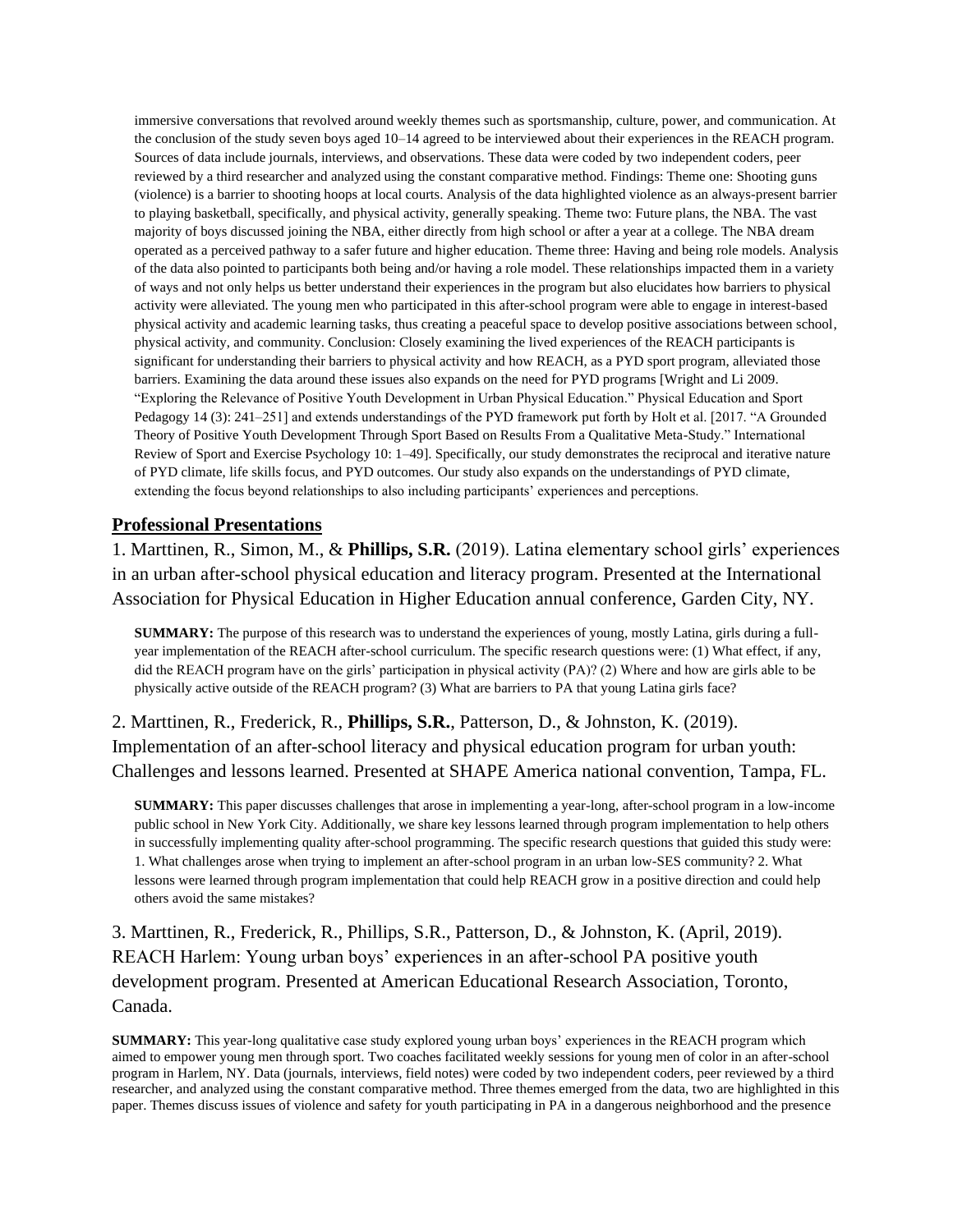of role models in the youths' community. This study highlights the potential positive impact that programs such as REACH can have on youth.

# **Sharon Phillips –** *Community Health and Health Science*

#### **Peer-reviewed Research Publications**

1. Hill, J., Philpot, R., Walton-Fisette, J.L., Sutherland, S., Flemons, M., Ovens, A., **Phillips, S.R.,** & Flory, S. (2018). Conceptualising social justice and sociocultural issues within physical education teacher education: International perspectives. *Physical Education and Sport Pedagogy, 1-15, 23*(5), 469- 483.

**ABSTRACT:** Background: Physical education (PE) and physical education teacher education (PETE) have a substantial literature base that advocates for students to develop a critical consciousness, appreciate multiple perspectives, and engage in actions to enhance social justice. Analysing sociocultural issues, critically reflecting on beliefs, knowledge, biography, and values, and developing a sense of agency to enact change, have been recognised as an integral part of the PETE knowledge base for some time. However, there remain differences in how social justice itself is conceptualised and enacted. Social justice is aligned heavily with critical and 'post' theories where taking action for justice, democracy, and power is central; but social justice is also found in humanist beliefs in student-centredness and equality and has been co-opted by neoliberal forces that promote individual responsibility. While a lack of consensus is not in itself a problem, diverse definitions might contribute to confusion and lead to uncertainty over what and how to teach for social justice. Purpose: In order to work towards greater certainty around concepts of social justice in the PETE community, this project sought to map variations in definition and conceptualisation of social justice and sociocultural issues among physical education teacher educators (PETEs) and physical education and sport pedagogy (PESP) educators, as part of a wider project on social justice and sociocultural perspectives and practices in PETE. Methods: PETE and PESP faculty (n = 72) in North America, Europe, and Australasia engaged in an in-depth interview, during which they were asked how they define social justice and sociocultural issues. Additional information about participants' social identity was collected. A constant comparative method of analysing participants' definitions mapped a range of concepts building on the theoretical framework of neoliberal, humanist, critical, and 'post' approaches to social justice. Findings: The data demonstrate that there are a range of understandings about sociocultural issues and social justice. Most commonly, some participants articulated a humanist approach to social justice by encouraging their pre-service teachers (PSTs) to have awareness of equality of opportunity in relation to gender, sexuality, and/or racism. Less prevalent, but strongly stated by those who conceptualised social justice in these terms, was the importance to take action for democracy, empowerment, or critical reflection. The terms diversity and equality, framed in neoliberal and humanist discourses, were most commonly used within the United States (US), while critical pedagogy and alignment with critical and 'post' theories were more prevalent in Australia and New Zealand. Conclusion: Differences exist in the ways social justice is conceptualised in PETE. While this can be attributed to the influence of local issues, it is also reflective of what intellectual tools, such as humanism or critical theory, are available for problematising social issues. The range of non-critical concepts found raises concern that PSTs are not getting the tools to enact social justice or tackle sociocultural issues.

2. Walton-Fisette, J., Philpot, R., **Phillips, S.R.,** Hill, J., Sutherland, S., & Flemons, M. (2018). Implicit and explicit pedagogical practices related to sociocultural issues and social justice in physical education teacher education programs. *Physical Education and Sport Pedagogy, 23*(5), 497- 509.

**ABSTRACT:** Background: For many years, scholars in Physical Education Teacher Educator (PETE) have argued for the importance of educating pre-service teachers (PSTs) about equality, sociocultural perspectives and issues, and critical pedagogy. Despite this advocacy, we would argue that there are significant differences in how faculty teach about sociocultural issues, and for, social justice. The pedagogical actions through which PETEs do this work is the focus of this paper. Purpose: We investigated the pedagogical approaches and strategies used by PETE faculty to address and educate PSTs about social justice and sociocultural issues related to gender, race, sexuality, (dis)ability, socioeconomic status and religion in their individual PETE programs. In this study, we draw on transformational pedagogy as a framework for theorizing the data. Through this study, we highlight the pedagogical practices espoused as those that engender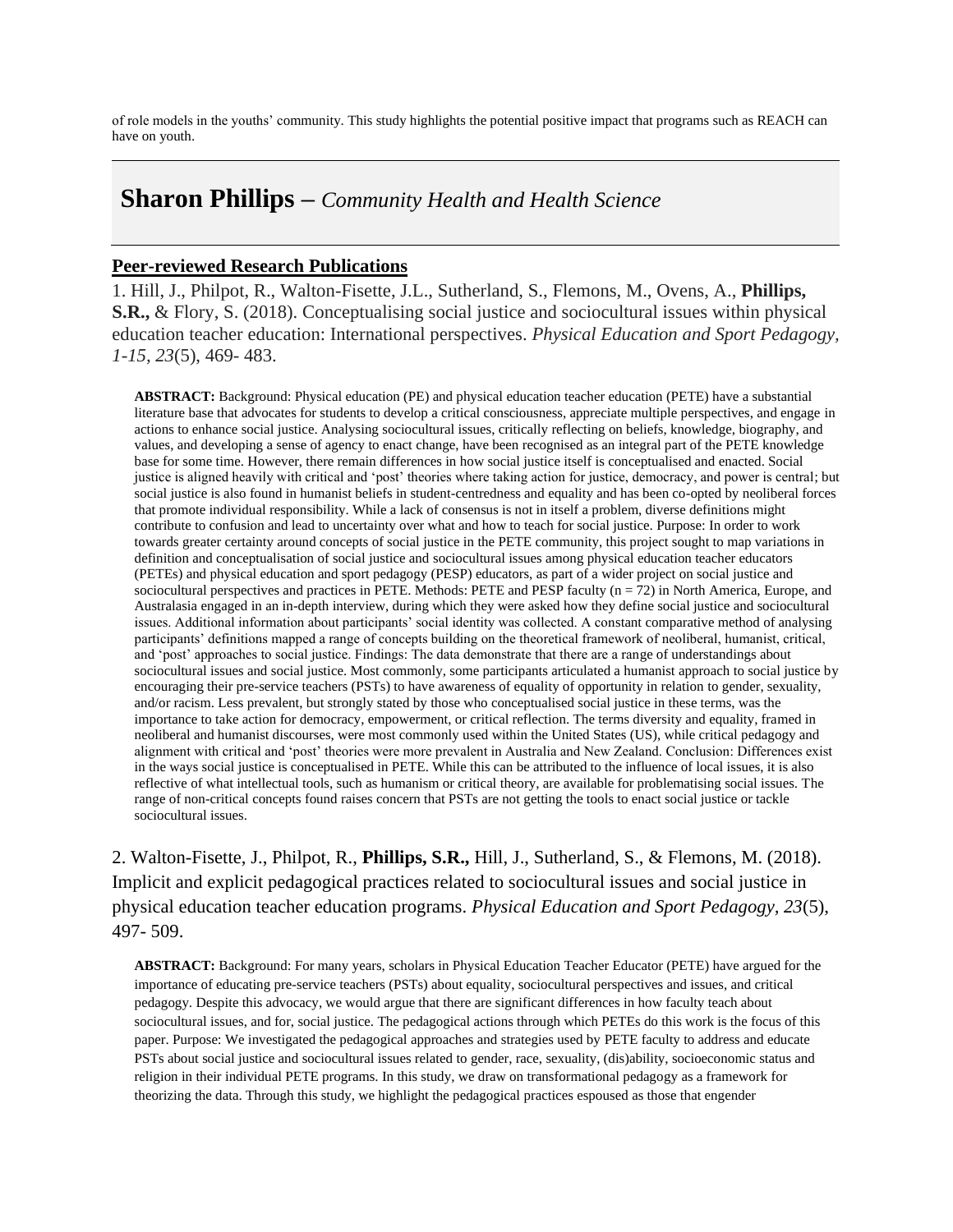transformative learning. Data collection and analysis: Data for this interpretive qualitative research study was collected primarily through in-depth semi-structured interviews with over 70 PETEs who work in 48 PETE programs across Australia, Canada, England, Ireland New Zealand, Sweden, and the United States. Furthermore, an informational survey was used to gather demographic data of the participants. The participants, all current PETEs, had a wide range of professional experiences, which included the length of time in the profession, the type of institution employed, educational backgrounds and courses taught. Data analysis was completed using the processes of content analysis and the constant comparative method. Findings: Three major themes represent the findings. In the first theme, 'Intentional and Explicit Pedagogies,' we provide descriptions of the approaches and strategies used by PETEs in this study that were planned in advance of the learning experiences. In the second theme, 'Teachable Moments,' we provide examples of how PETEs utilized 'teachable moments' in implicit and explicit ways to educate PSTs about sociocultural issues. The third theme, 'Resistance and Constraints' captures the individual challenges PETE faculty faced within their courses if, and when, they teach for equity and social justice. The findings suggest that social justice struggles to find an explicit presence within many PETE programs and that educating PSTs about sociocultural issues and social justice is lacking in many PETE programs.

# 3. Ovens, A., Flory, S.B., Sutherland, S., Philpot, R., Walton-Fisette, J.L., Hill, J., **Phillips, S.R.,** & Flemons, M. (2018). How PETE comes to matter in the performance of social justice. *Physical Education and Sport Pedagogy, 23*(5), 484-496.

**ABSTRACT:** Background: For over four decades, there have been calls for physical education (PE) and physical education teacher education (PETE) to address social inequality and foster social justice. Yet, as numerous studies demonstrate, attempts to educate for social justice in PETE are infrequent and rarely comprehensive. This raises the question why it appears to be possible in some situations but not others, and for some students and not others. Purpose: The purpose of this paper is to examine the multiple socio- political networks or assemblages in which PETE is embedded and explore how these shape the possibilities for students to engage with the concept of social justice and sociocultural issues (SCI) when learning to teach PE. Two research questions guided this study: How does an orientation for social justice education (SJE) within education policy affect the standards for enacting PETE programs? How is SJE encouraged within PETE programs? Methodology: Drawing from a broader study of over 70 key personnel in more than 40 PETE programs, we examined how faculty in PETE understand their professional world, identify their subjective meanings of their experiences, and address SCI andSJE within PETE. Data sources included an initial survey, a semi-structured interview, and program artifacts. We analyze the ways that SJE/SCI was represented in three national settings (England, the United States, and New Zealand) and identified common themes. Results: Examination of each national setting reveals ways that SJE and SCI were enabled and constrained across the national, programmatic, and individual level in each of the countries. The coherence of explicit National policy and curricula, PETE program philosophies, and the presence of multiple individual interests in social justice served to reify a sociocultural agenda. Conversely, possibilities were nullified by narrow or general National Standards, programs that failed to acknowledge sociocultural interests, and the absence of a critical mass of actors with a socio-critical orientation. These differences in assemblage culminated in variations in curriculum time that served to restrict or enable the breadth, frequency, and consistency of the messages surrounding SCI in PETE. Conclusion: These findings highlight the importance of acknowledging socio-political networks where PETE operates. The agency of PETEs to enact pedagogies that foreground sociocultural interests is contingent on congruity of the networks. The authors caution that although the 'perfect storm' of conditions has a profound influence of the possibility of transformational learning of SCI in PETE, this arrangement is always temporary, fluid, and subject to changes in any of the three network levels. Additionally, the success of PETE in enabling graduating PE teachers to recognize the inequities that may be reinforced through the 'hidden curriculum' and to problematize the subject area is contingent on the expectations of the schools in which they teach.

4. Bernstein, E. & **Phillips, S.R.** (2018). The intersection between attitude, secondary student education, and competitive activities. In Popović, S., Antala B., Bjelica D., & Gardašević, J. (Eds.). *Physical Education in Secondary School Research- Best Practice- Situation.* Montenegro: Faculty of Sport and Physical Education of University of Montenegro, Montenegrin Sports Academy and FIEP.

**ABSTRACT:** Attitude and beliefs of both students and teachers can play an important role in future participation of physical activity. Therefore, the beliefs of both students and teachers should be examined during the implementation of competitive activities during physical education class, as these activities are used world-wide. It is crucially important to understand how